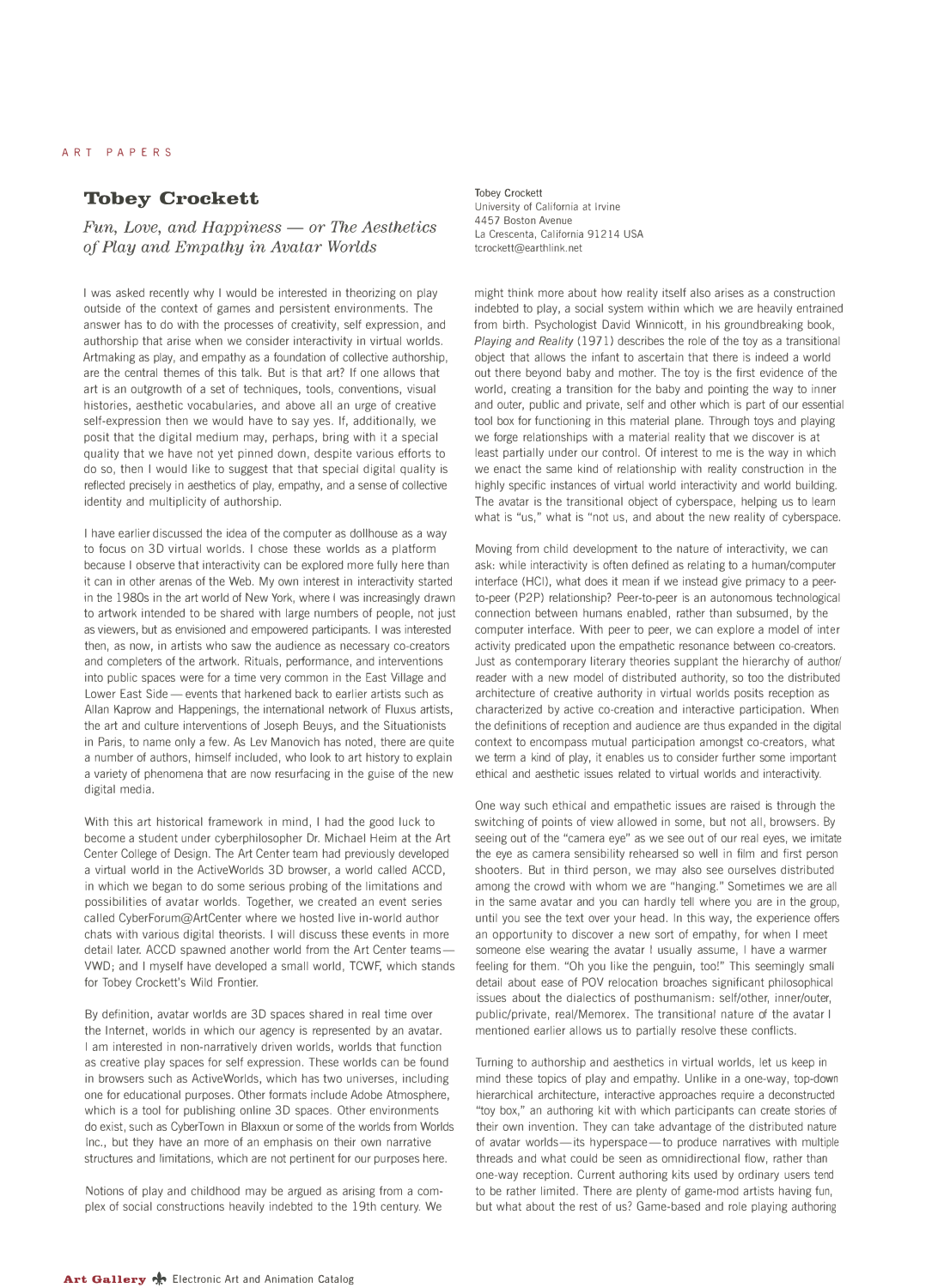kits, with their narrative-heavy agendas, do not allow ordinary users much freedom of aesthetic choice, as all the options are necessarily weighted to the specifics of the particular story arc. Contrast this problem with the nature of avatar worlds in which there is rarely if ever any kind of narrative structure to constrain the authors, and where the visual building materials for ordinary users are often too much involved with replicating the real world to allow for much fantasy. Truth be told, this can sometimes lead to the boring world in which there is little to find entertaining. Could there be a middle ground between these two types of authoring situations?

Many fresh ideas about interactive media technologies can be discovered in the current confines of avatar worlds. Certainly the introduction of better authoring kits intended as genuinely artistic tools for more ordinary users will enable the creation of more self expressive and unique 30 environments intended for multiple users. As an extension of the peerto-peer psychology, being invited to visit, chat and share files in someone's 30 Web space complete with all their favorite music, pictures of family, special interests and links is a highly likely outcome, resulting in a widespread use and familiarity with 3D spaces linked online. Applications include community building, collaborative learning environments, artistic realms, self-expressive skill building, psychosocial therapeutic and multiple commercial uses.

Notions about the purposefulness of play well established in Victor Turner and the importance of multiple voices in the carnivalesque borrowed from Bakhtin give us insight into the somewhat chaotic realm of serious play in avatar worlds. To cite one example from 1999-2001, I participated in the CyberForum@ArtCenter author events I mentioned earlier. The theorists addressed topics applicable to the development of digital culture. In these events, not only was there serious discussion, but there were also organized rituals, and frequent chaotic interventions. While the topics were unquestionably fielded by Heim and his notable guests, the loose hierarchy of the virtual worlds encouraged spontaneous development of new ideas and often led to unexpected group discoveries.

It almost goes without saying that the main discovery, interactivity in virtual worlds, is the way a sense of telepresence and play turns out to be a highly collective experience in direct contrast to the conventional Western paradigm of individual performance. Jokes, rowdiness, outsiders barging in without a clue, the occasional problems with speakers who did not grasp the quasi-"talk show" atmosphere, flirtation, and general fooling around with the interface were all a necessary and often highly productive part of the events. Accidents, complaints, and outsiders were often the greatest contributors to our discoveries of fresh potentials inworld, and this contributes strongly to the playful, spontaneous, and fluid qualities which distinguish the virtual environment. But I believe this would not have worked without a genuine sense of empathy, expressed as a team spirit, camraderie, and clarity about our goals shared amongst the main players and repeat participants. It was a particular combination of factors, but ones that are replicable in my opinion.

In the CyberForum events it quickly became clear that in order to more fully explore the potential not only for chat but also for avatar movement, we needed to develop a new approach to the embodiment of avatar worlds. We developed the idea of the "avatar ritual," and explored many forms of virtual performance that allowed us to connect not just textually, but also telepresently with our guests. For example, with guest speaker Niranjan Rajah, we discovered that a design flaw in my Pinkie avatar could be exploited in a fun way to try to exchange body parts in a kind of dance with one another. We called this the "Pinkie Dance," and many of us agreed that this playful interaction produced some of the

greatest feeling of actual presence in cyberspace that any of us had ever experienced. As game designers already know, the psychological investment in play can be very profound, with direct implications for telepresence; and of course, it is much more fun to play with others than to play by yourself. These playful avatar rituals broke the limitations of chat and allowed us to explore, and in some cases bridge, the dualistic limits of inner and outer, public and private, and self and other in ways which were unexpected and sometimes even emotionally satisfying to the participants involved, most of whom were in such remote locations as Malaysia, Sweden, India, Italy, England and various parts of the United States.

Even before questions of avatar performance could be addressed, however, the topic of architecture had already led previous ACCO teams to develop an unusual and surreal architectural vocabulary. Just as real world architecture and aesthetics significantly impact the types of behaviors and activities of real world humans, so too virtual architecture in avatar worlds impacts the ways in which avatars use space to interact with one another. Virtual worlds which attempt to replicate the real world as we know it are often dull and boring to visit, with too few "play" opportunities to allow avatars to interact with one another. This reflects the problems of attempting to translate one set of rules developed in response to physical constraints to an environment that has its own set of nonphysical constraints, often leading to frustrating worlds experiences for avatars.

Prevailing concerns about realism, i.e. that visitors to virtual worlds will not be able to navigate well in an alien environment, unfortunately often lead to the strip mall-like development of browsers such as ActiveWorlds. Issues of illusionism still tend to dominate the aesthetic questions foundational to future virtual reality developments, and the often unsuccessful aesthetics of current virtual worlds often mislead critics to believe that nothing relevant occurs in these new cyberspaces. This may well be a matter of introducing a better visual vocabulary, rather than an inherent limitation of the design tools *per se.* On the other hand, worlds that are developed with "case-sensitive" ideas about providing virtually appropriate activities and gathering places for avatars are often more successful. Just as in any other art form, the more the world builder acknowledges the specific constraints of the world browser in which s/he is building, the better the result.

In virtual worlds, where we build and play at will, we co-opt the role of author that creates our world. This, combined with the empathy that arises from our visual cloning, generates emotional investment in the immateriality of cyberspace. The word "avatar," from the Sanskrit, means to cross down into. Cyberspace is not up there in heaven or outer space, all deferences to Margaret Wertheim and Hans Moravec. When we "cross down into" cyberspace and our avatar, we bring a whole set of constructs down here with us at our own virtual level. There is a responsibility inherent in such a notion, and as many digital artists ranging from Natalaie Jeremijenko of the Bureau of Inverse Technology to Steve Kurtz of the Critical Art Ensemble tell us, we are creating our own digital culture and cannot abjure reponsibility to some outside agency for what goes on here.

During a Gender and Technology panel at UC Irvine this spring, anthropologist Dr. Victoria Bernal said in her observations of Internet use in the cybercafes of Eritrea that there is a definite collaborative dynamic as several people team together to explore the net. Mutual teaching, English language sharing, and the devising of strategies are all part of this collective experience. "Maybe the individual is not the primary interest in a transglobal subjectivity," she said. My own observations about play in virtual worlds strongly support this notion. The invest